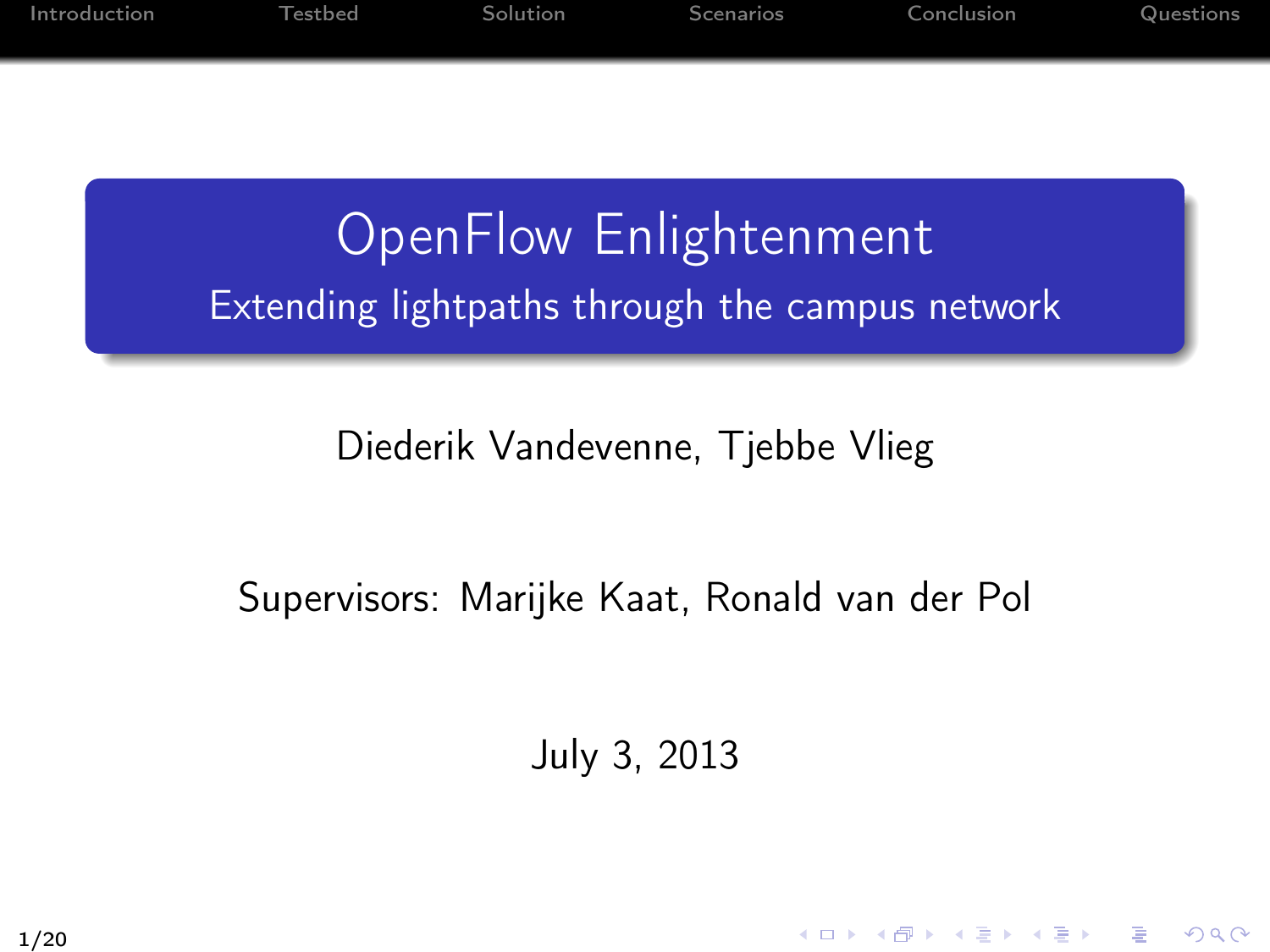| Introduction | Testbed | Solution | Scenarios | Conclusion | Questions |
|--------------|---------|----------|-----------|------------|-----------|
|              |         |          |           |            |           |
|              |         |          |           |            |           |

### Problem

<span id="page-1-0"></span>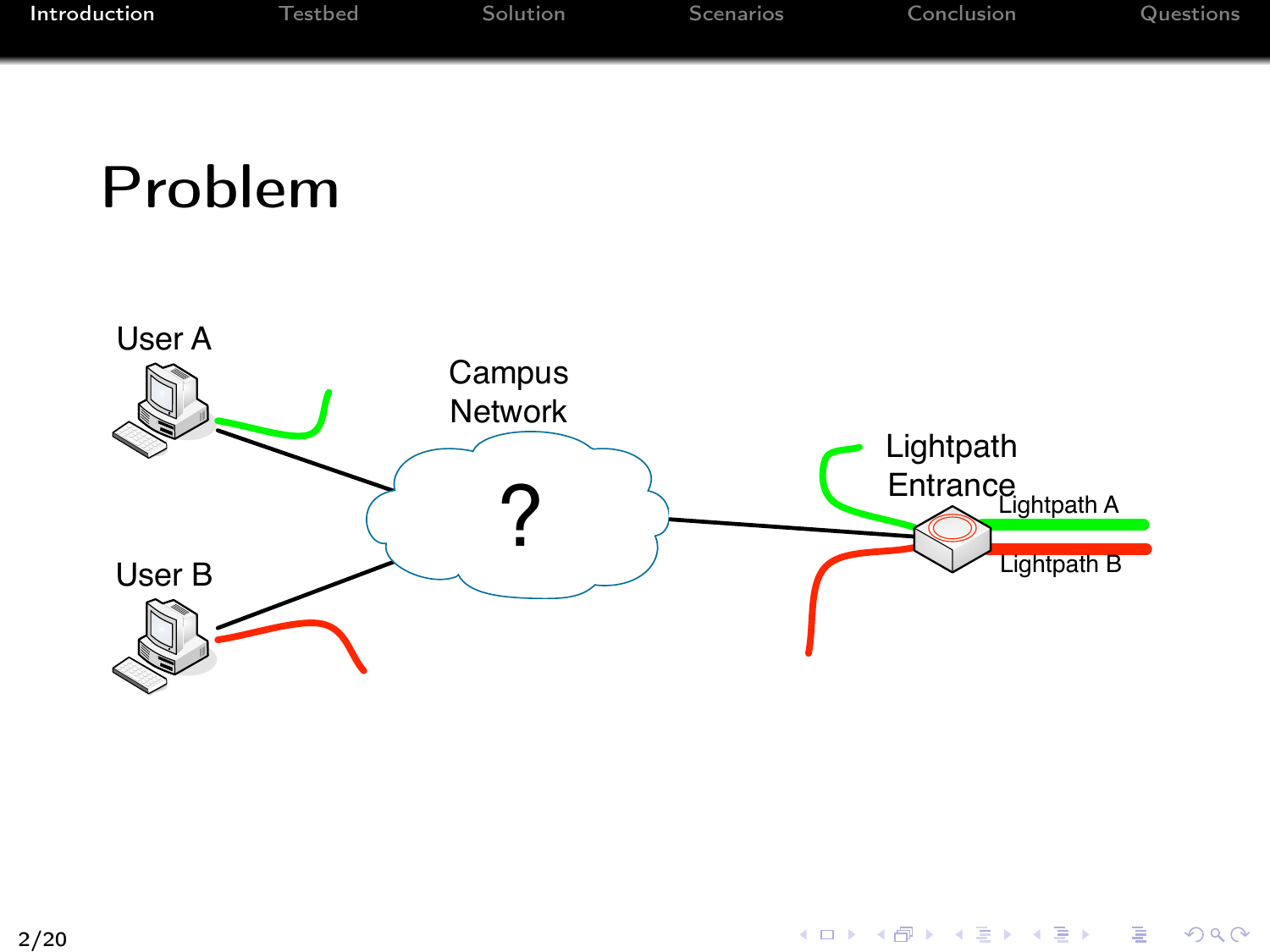| Introduction | Testbed | Solution | Scenarios | Conclusion | Questions |
|--------------|---------|----------|-----------|------------|-----------|
|              |         |          |           |            |           |

4 ロ X 4 日 X 4 ミ X 4 ミ X 3 = 3 4 0 4 0 4

# **OpenFlow**

- Software defined networking.
- Dynamic programmable switching/routing.
- Forwarding based on various fields.
- Open interface to network hardware.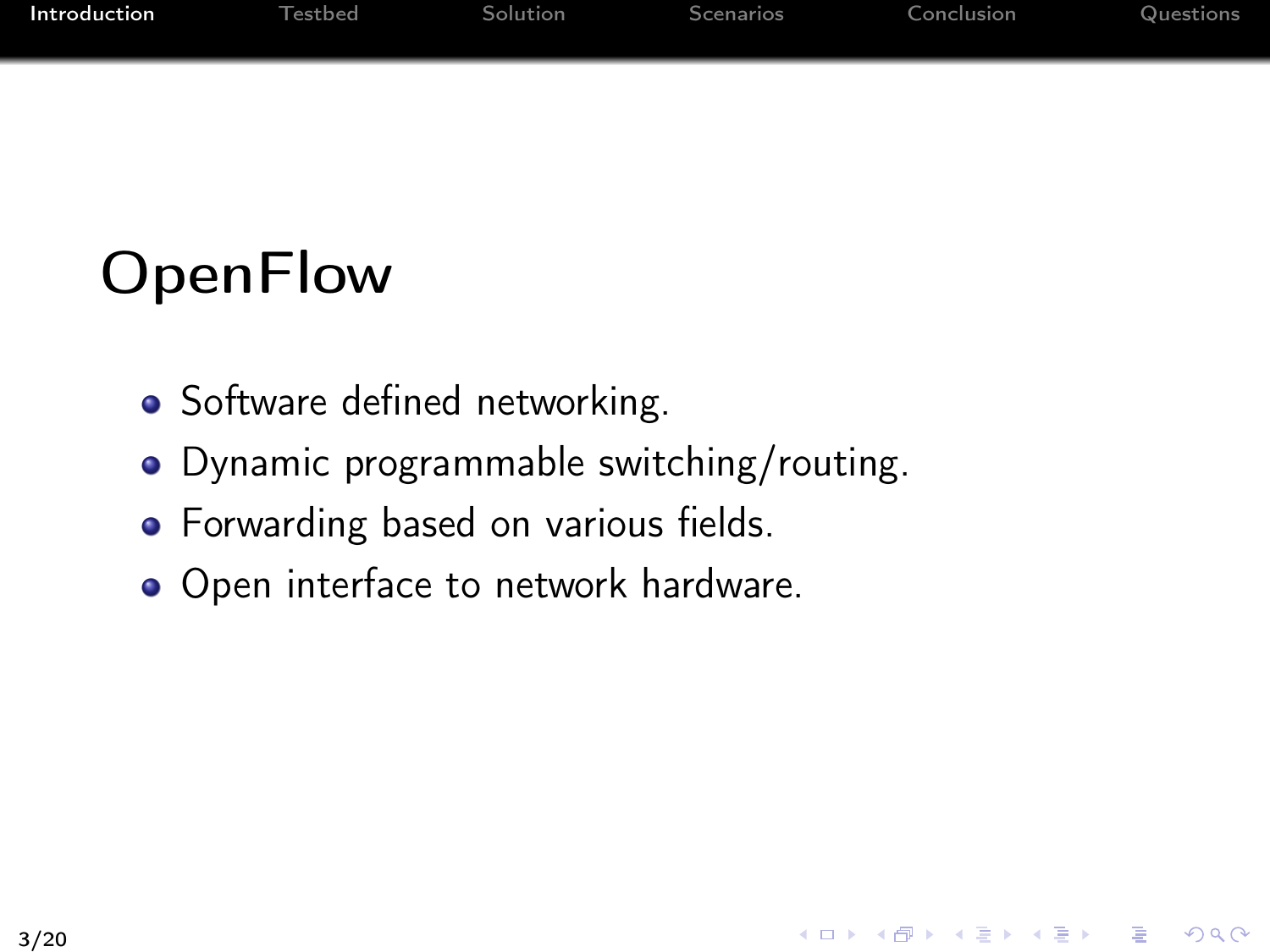| Introduction | <b>Testbed</b> | Solution | Scenarios | Conclusion | Questions |
|--------------|----------------|----------|-----------|------------|-----------|
|              |                |          |           |            |           |

### Research Question

Given the wide variety of campus networks, what solutions exist to provide end users with fast and easy access to lightpaths in a dynamic and secure way, using OpenFlow on Pica8 3290 switches?

イロメ イ母メ イ君メ イ君メー

 $QQQ$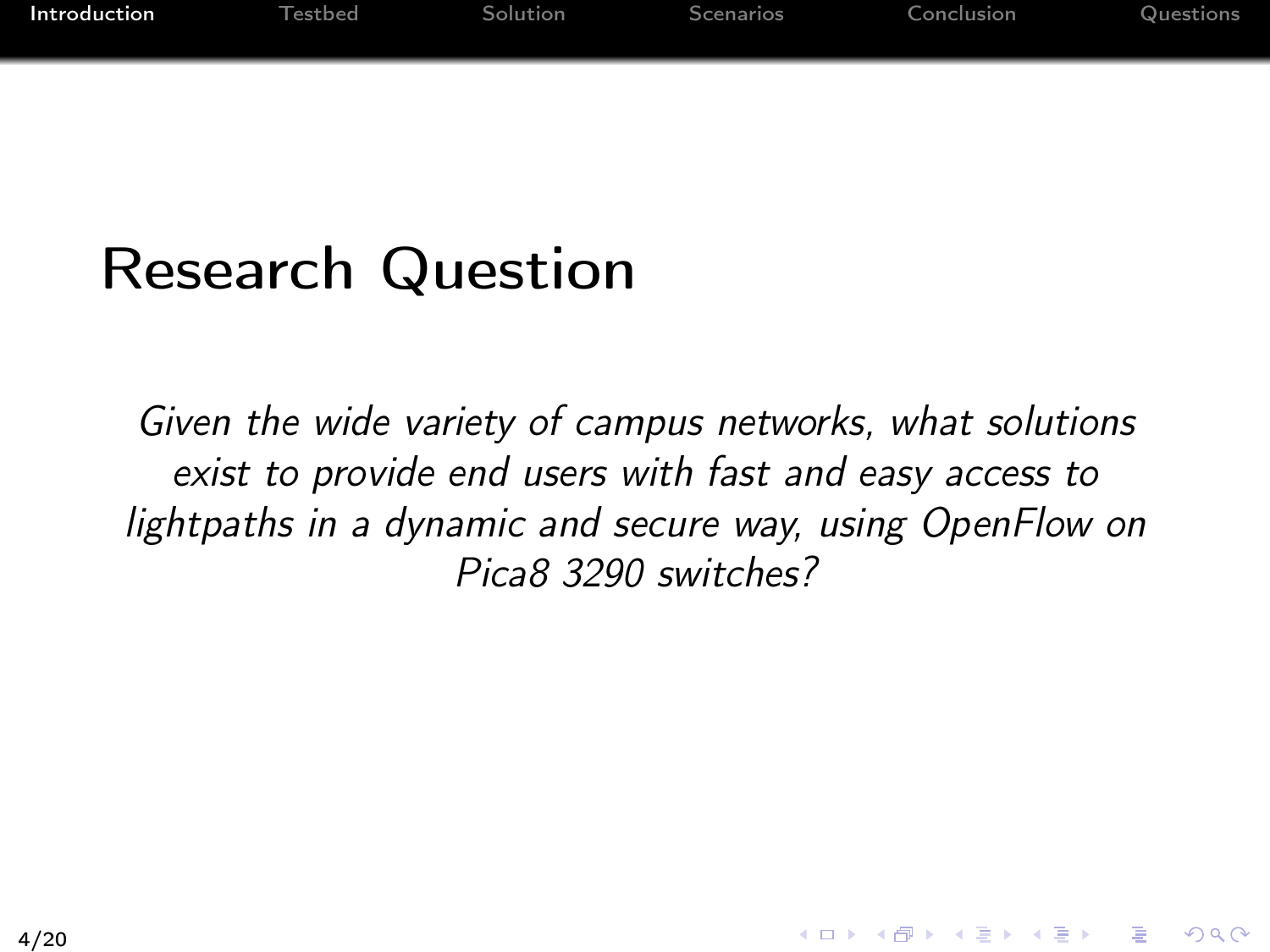| Introduction | <b>Testbed</b> | Solution | Scenarios | Conclusion | Questions |
|--------------|----------------|----------|-----------|------------|-----------|
|              |                |          |           |            |           |

#### Testbed

- 2x Pica8 3290 OpenFlow switches (with Open vSwitch)
- 2x Linux server

<span id="page-4-0"></span>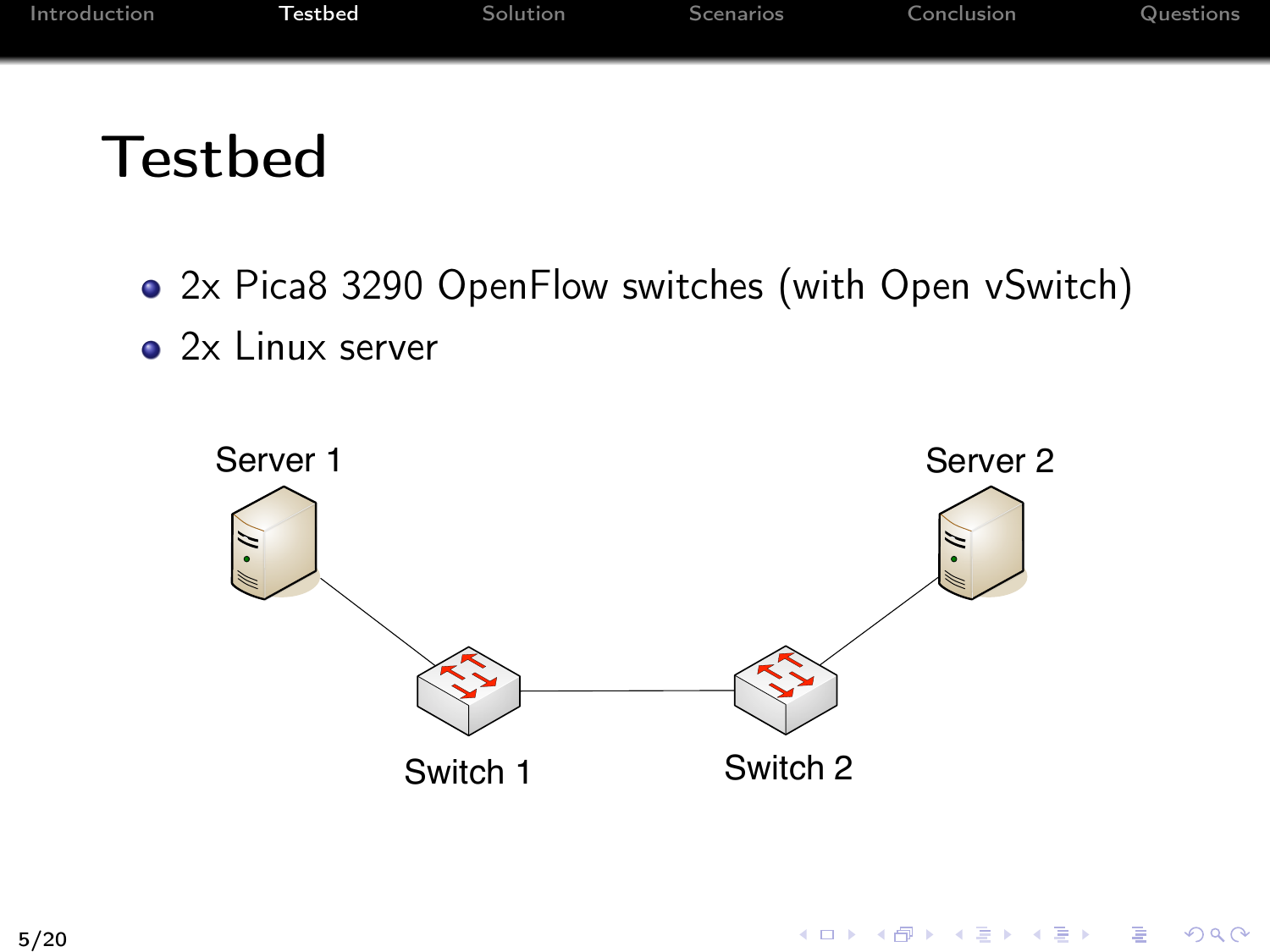# Generic Solution

Routing:

<span id="page-5-0"></span>Create 'tunnel' between switches over supported protocol.

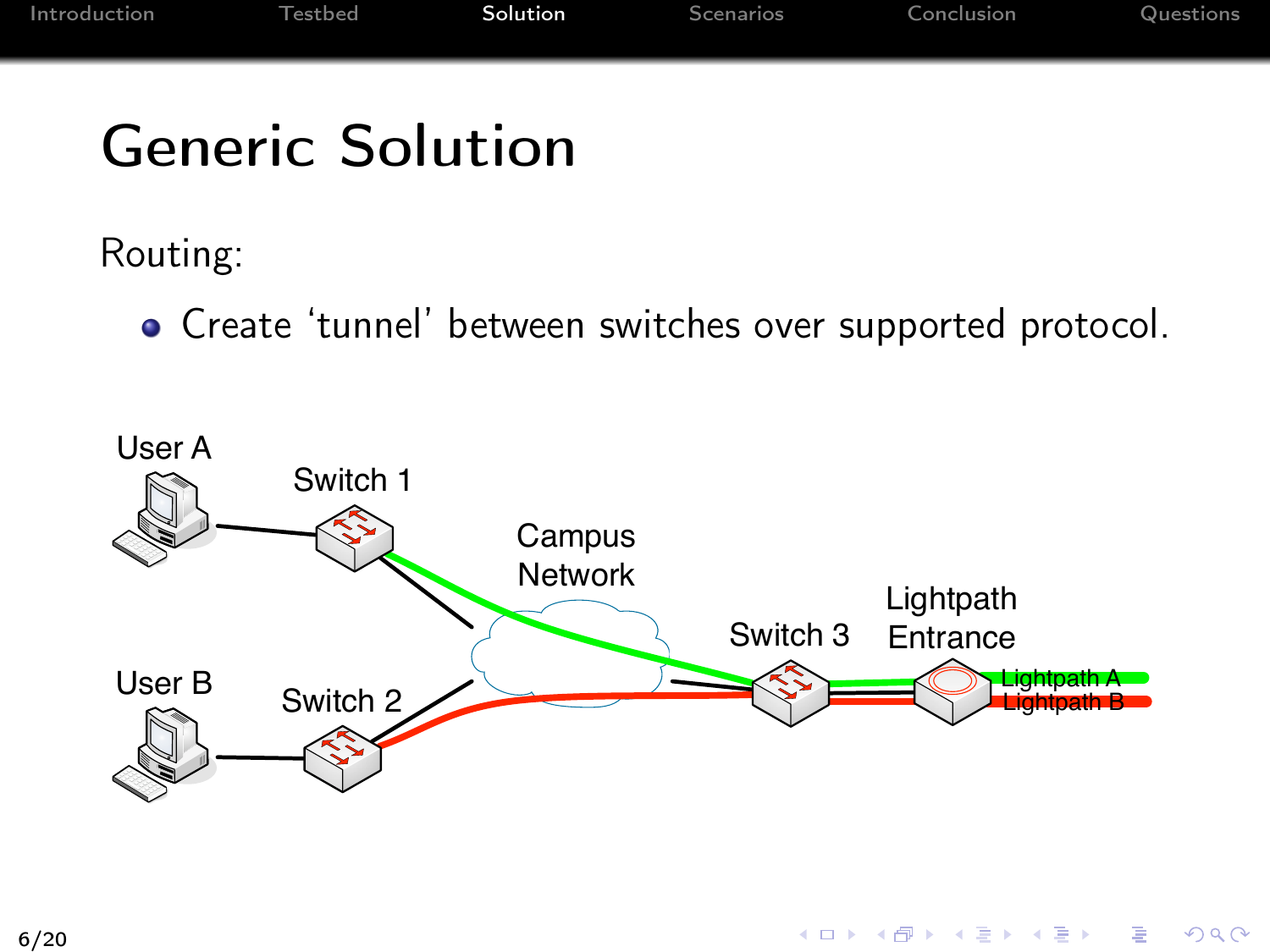| Introduction | <b>Testbed</b> | Solution | Scenarios | Conclusion | Questions |
|--------------|----------------|----------|-----------|------------|-----------|
|              |                |          |           |            |           |
|              |                |          |           |            |           |

# Generic Solution (2)

Authorization:

Use one field in header to provide access token.

K ロ ▶ K @ ▶ K 결 ▶ K 결 ▶ ○ 결

 $200$ 

- **Check token on other side of tunnel.**
- Update token every interval.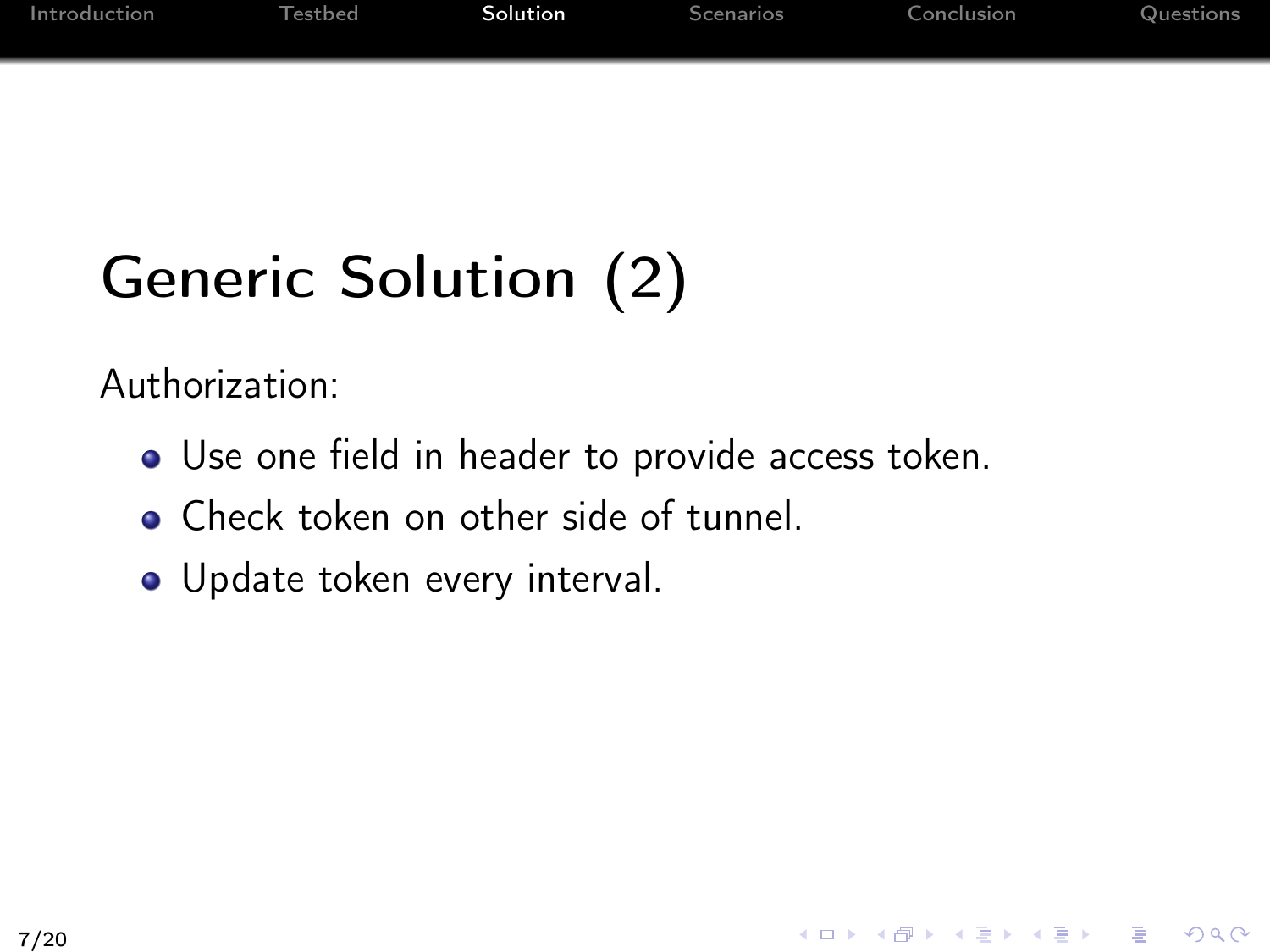<span id="page-7-0"></span>K ロ > K 레 > K 코 > K 코 > 『코 → 이익(^

### Scenario 1: Layer 2 Switched Network

Characteristics:

- Layer 2 path possible between end user and lightpath entrance (same VLAN).
- No IP routing involved.
- Headers above layer 2 remain unaltered.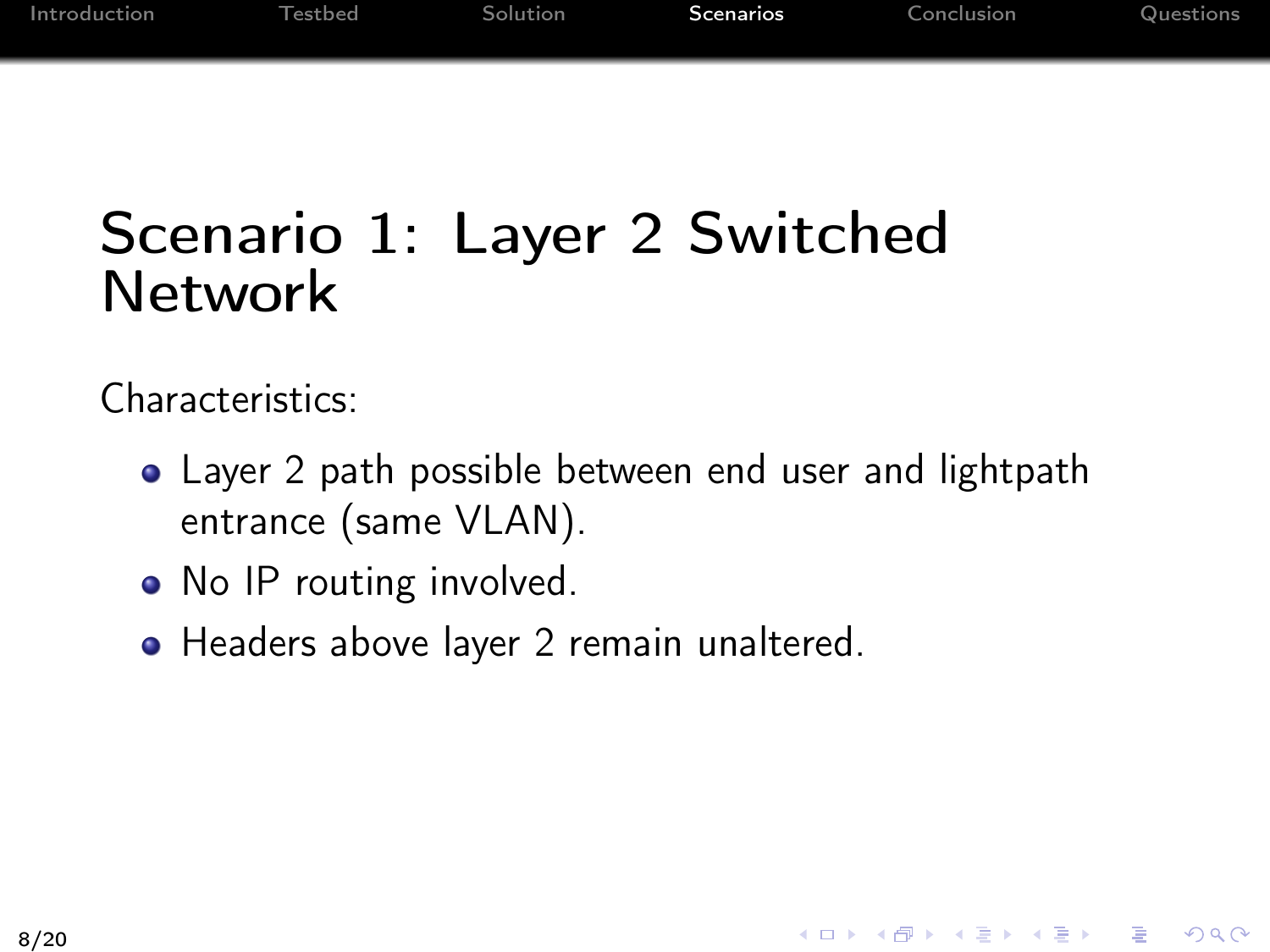# Layer 2 Switched Network (2)

Solution: VLAN/MPLS.

- VLAN configured between OpenFlow switches.
- MPLS tag added with lightpath identifier.
- MPLS tag added with access token.
- Tunnel endpoint checks tags and forwards to appropriate lightpath.

| Dest.<br><b>Address</b> | <b>Source</b><br><b>Address</b> | <b>VLAN Tag</b> | <b>VDe</b><br>(0x8847) | <b>MPLS</b> | <b>MPLS</b><br>(lightpath ID) (access token) | Data |  |
|-------------------------|---------------------------------|-----------------|------------------------|-------------|----------------------------------------------|------|--|
|-------------------------|---------------------------------|-----------------|------------------------|-------------|----------------------------------------------|------|--|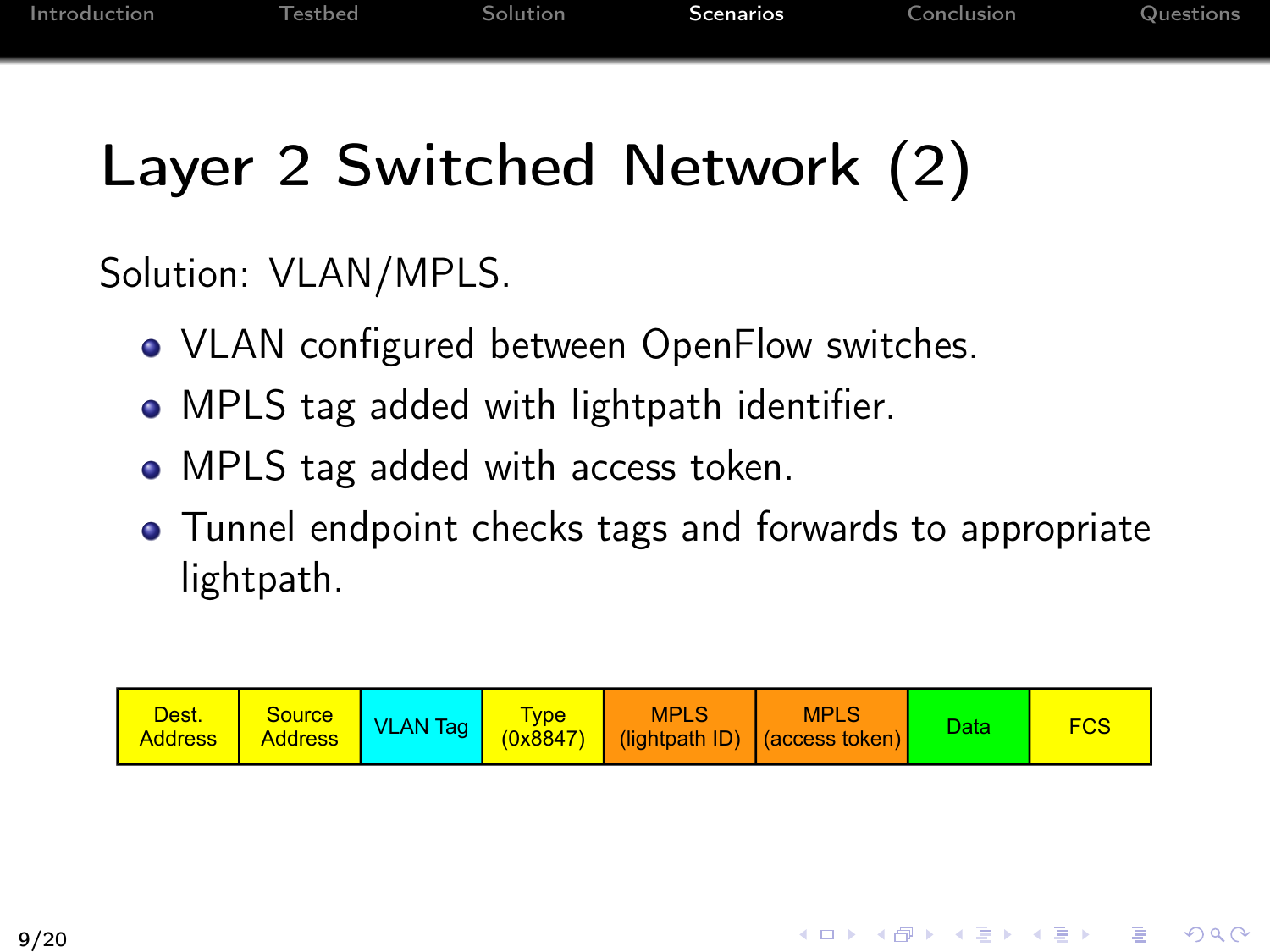KID KAR KID KID KAN KID KA

# Layer 2 Switched Network (3)

Solution: Q-in-Q (802.1ad).

- **Architecture similar to MPLS solution.**
- Lightpath ID and access token combined in inner VLAN tag.

Drawbacks:

• Campus network has to support Q-in-Q (uses other ethertype).

| Dest.<br><b>Address</b> | <b>Source</b> | Outer | Inner | <b>Type</b><br>Address   VLAN Tag   VLAN Tag   (e.g.0x800) | Data | <b>FCS</b> |
|-------------------------|---------------|-------|-------|------------------------------------------------------------|------|------------|
|-------------------------|---------------|-------|-------|------------------------------------------------------------|------|------------|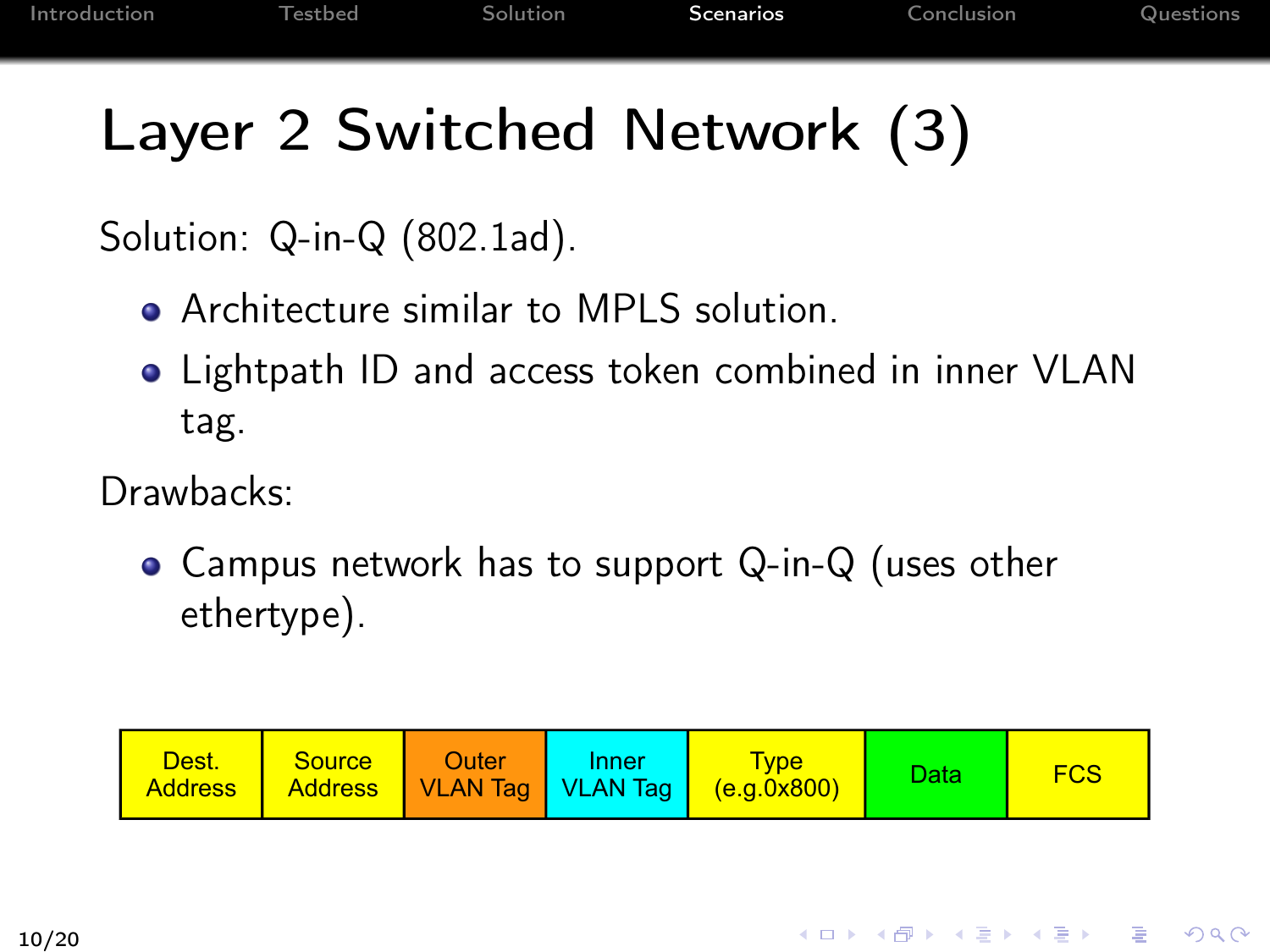# Support

| <b>Action</b>      | OpenFlow v1.2       | Pica8 3290      |
|--------------------|---------------------|-----------------|
| VLAN push          | Optional, suggested | Implemented     |
| VLAN pop           | Optional, suggested | Implemented     |
| <b>VLAN</b> modify | Optional, suggested | Implemented     |
| MPLS push          | Optional            | Implemented     |
| MPLS pop           | Optional            | Implemented     |
| MPLS modify        | Optional            | Implemented     |
| $Q-in-Q$           | Optional            | Not implemented |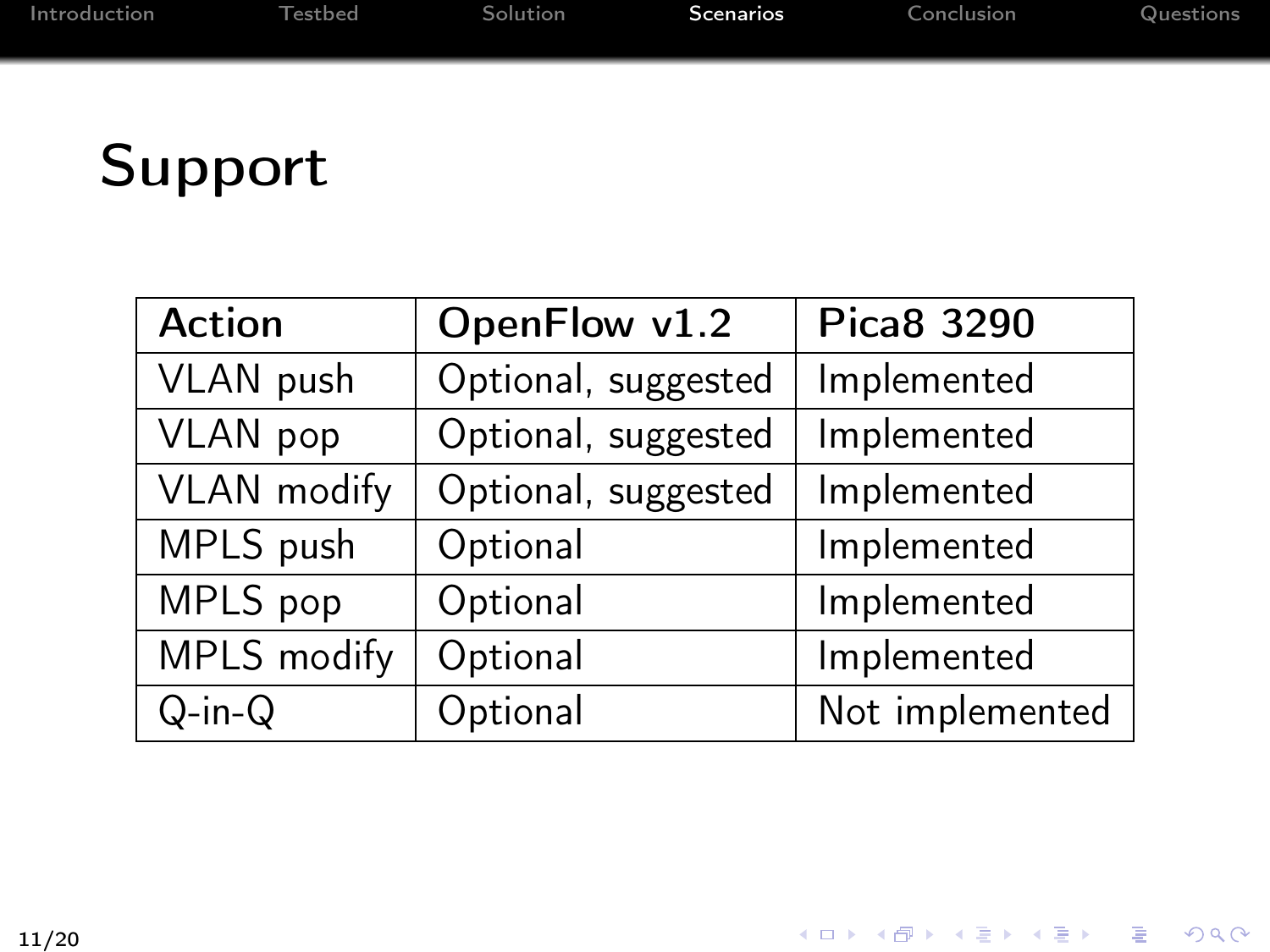| Introduction | Testbed | Solution | Scenarios | Conclusion | Questions |
|--------------|---------|----------|-----------|------------|-----------|
|              |         |          |           |            |           |
|              |         |          |           |            |           |

# Support (2)

- All necessary actions are optional in specifications.
- VLAN tag strip does not work as expected.
- MPLS tag push only works for the first packet in an IP/IPv6 flow.

Solutions cannot be implemented on Pica8 3290 with current firmware.

K □ ▶ K @ ▶ K 할 X K 할 X - 할 X - 9 Q Q ^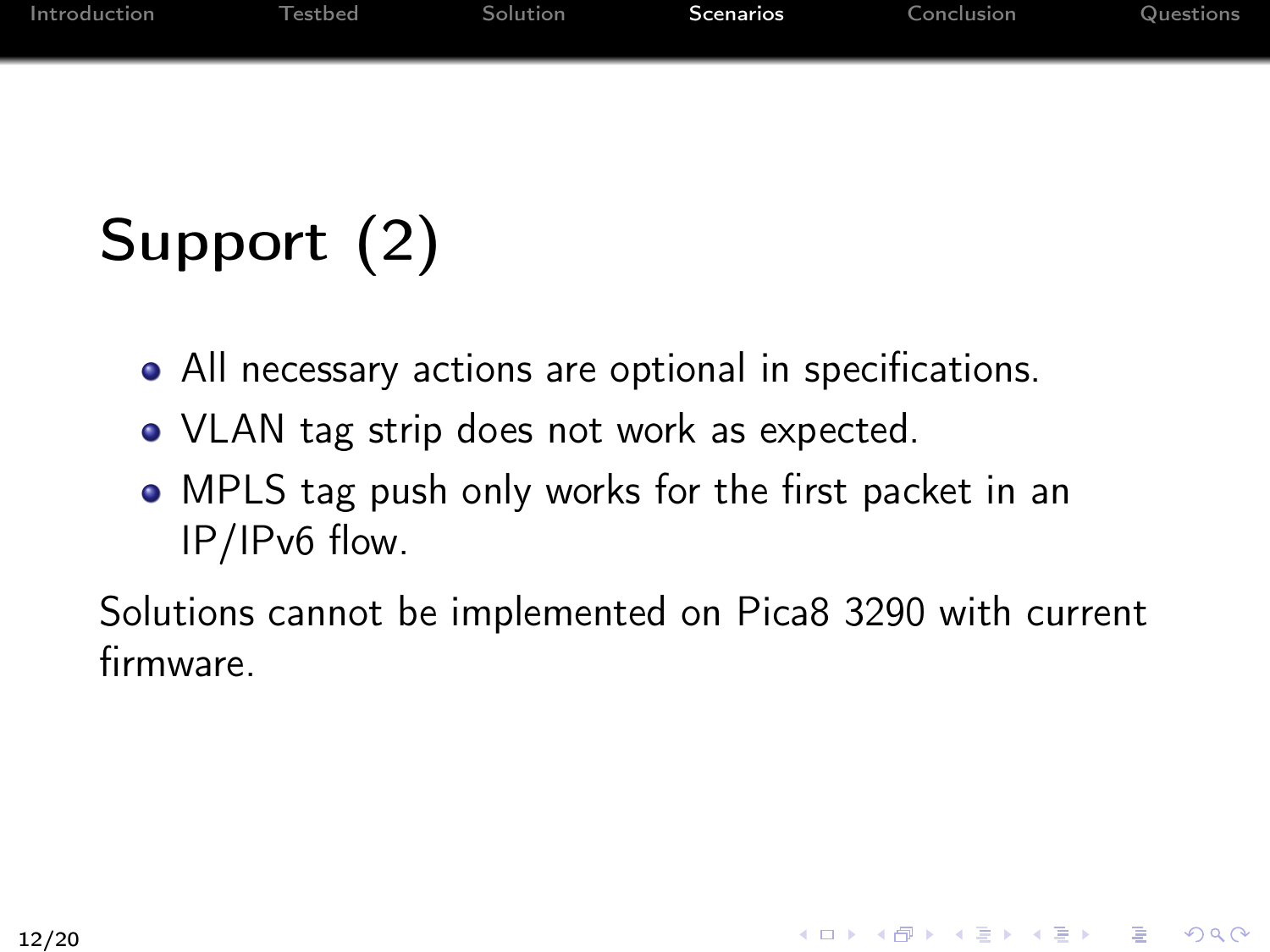#### Scenario 2: MPLS Switched Network

Characteristics:

MPLS label switched path (LSP) between end user and lightpath possible.

K ロ > K 레 > K 코 > K 코 > 『코 → 이익(^

- No IP routing involved.
- Multiple MPLS labels can be pushed.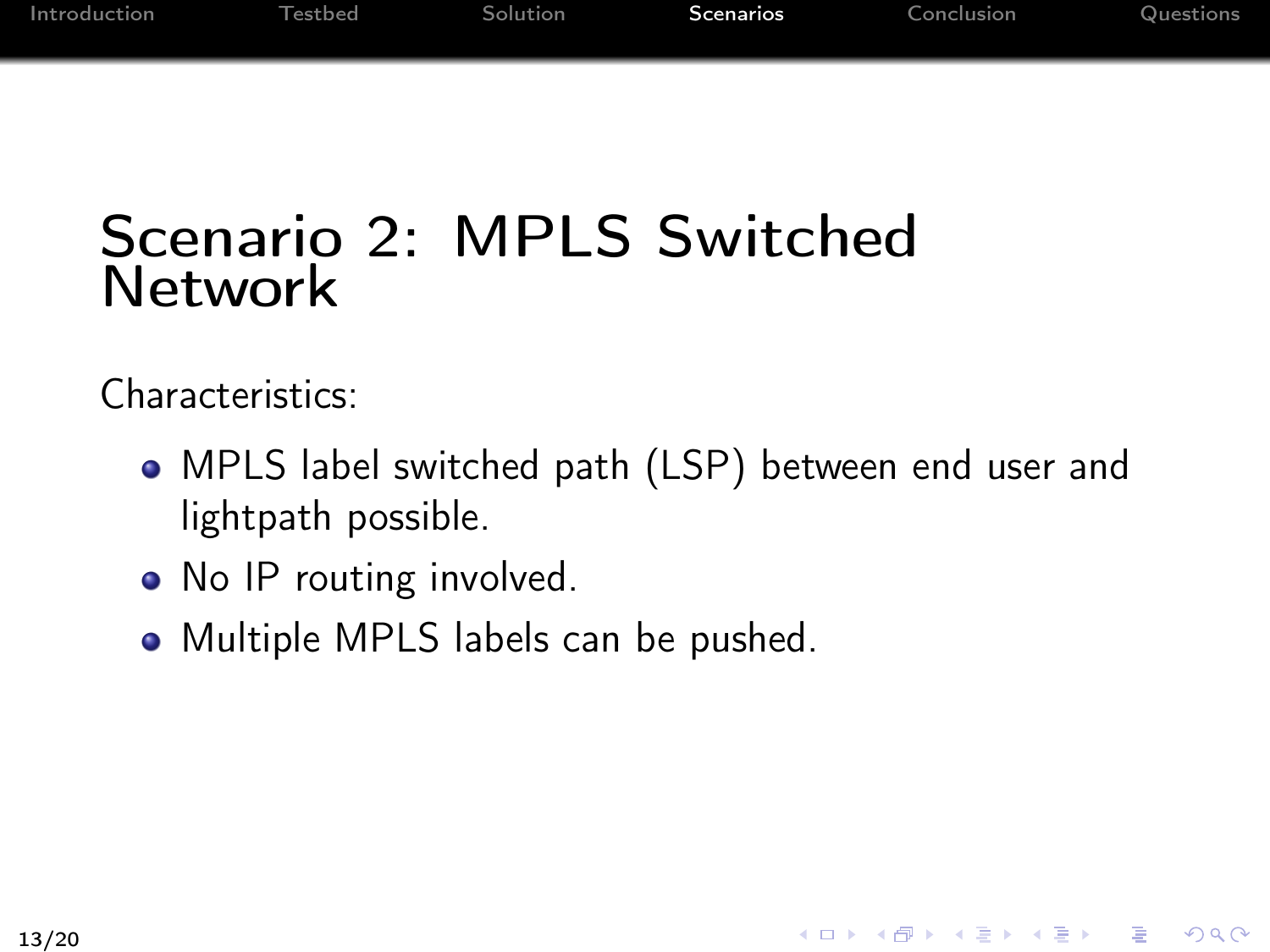# MPLS Switched Network (2)

Solution: more MPLS.

- MPLS LSPs configured between OpenFlow switches.
- MPLS tag added with lightpath identifier.
- MPLS tag added with access token.
- Tunnel endpoint checks tags and forwards to appropriate lightpath.

Drawbacks:

- Both OpenFlow switches need to participate in routing/label distribution protocols to set up LSP.
- Original ethernet header is stripped.

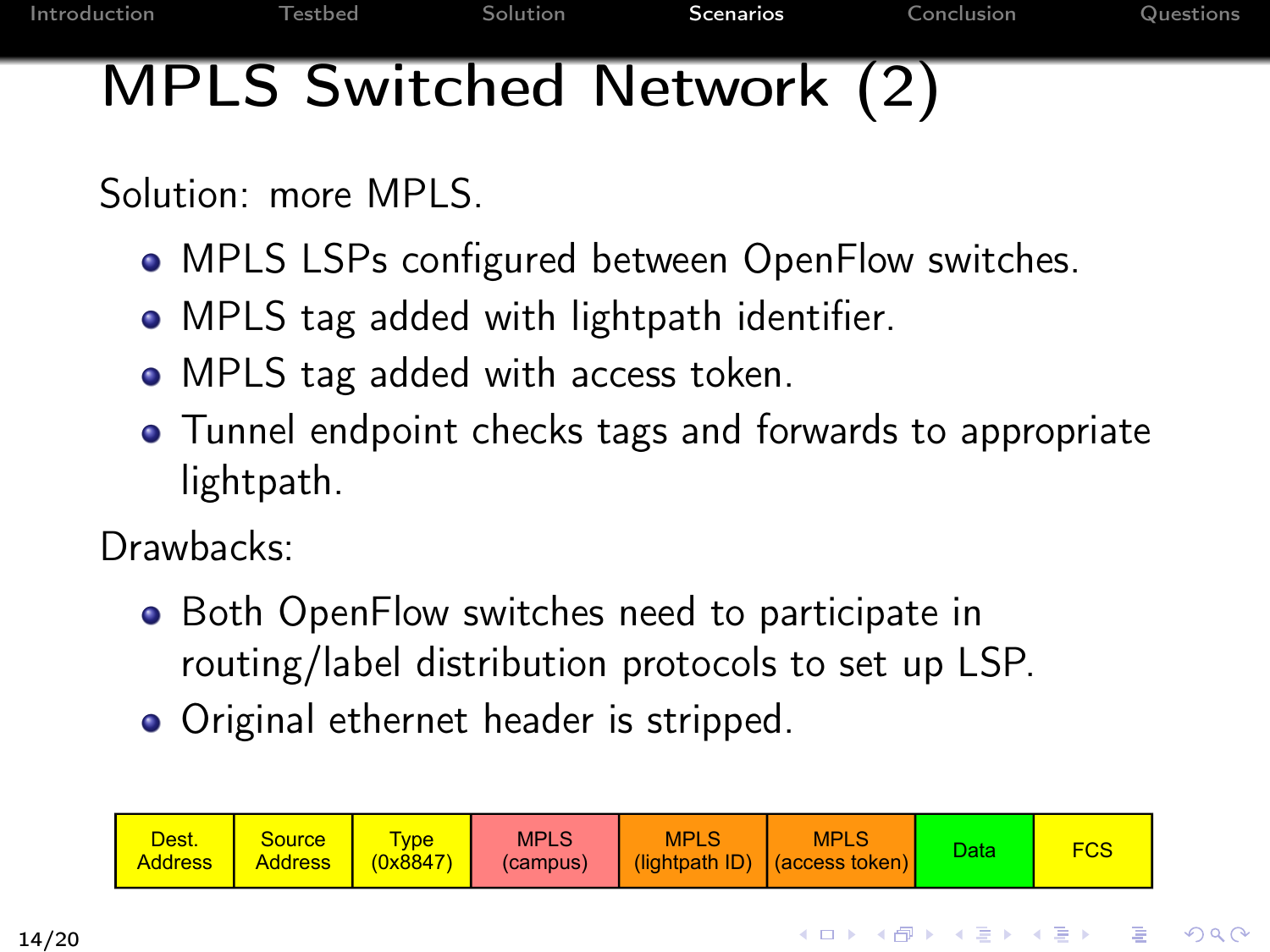Support

| <b>Action</b> | OpenFlow $v1.2$   Pica8 3290 |             |
|---------------|------------------------------|-------------|
| MPLS push     | Optional                     | Implemented |
| MPLS pop      | Optional                     | Implemented |
| MPLS modify   | Optional                     | Implemented |

Again:

- All necessary actions are optional in specifications.
- MPLS tag push only works for the first packet in an IP/IPv6 flow.

Solution cannot be implemented on Pica8 3290 with current firmware.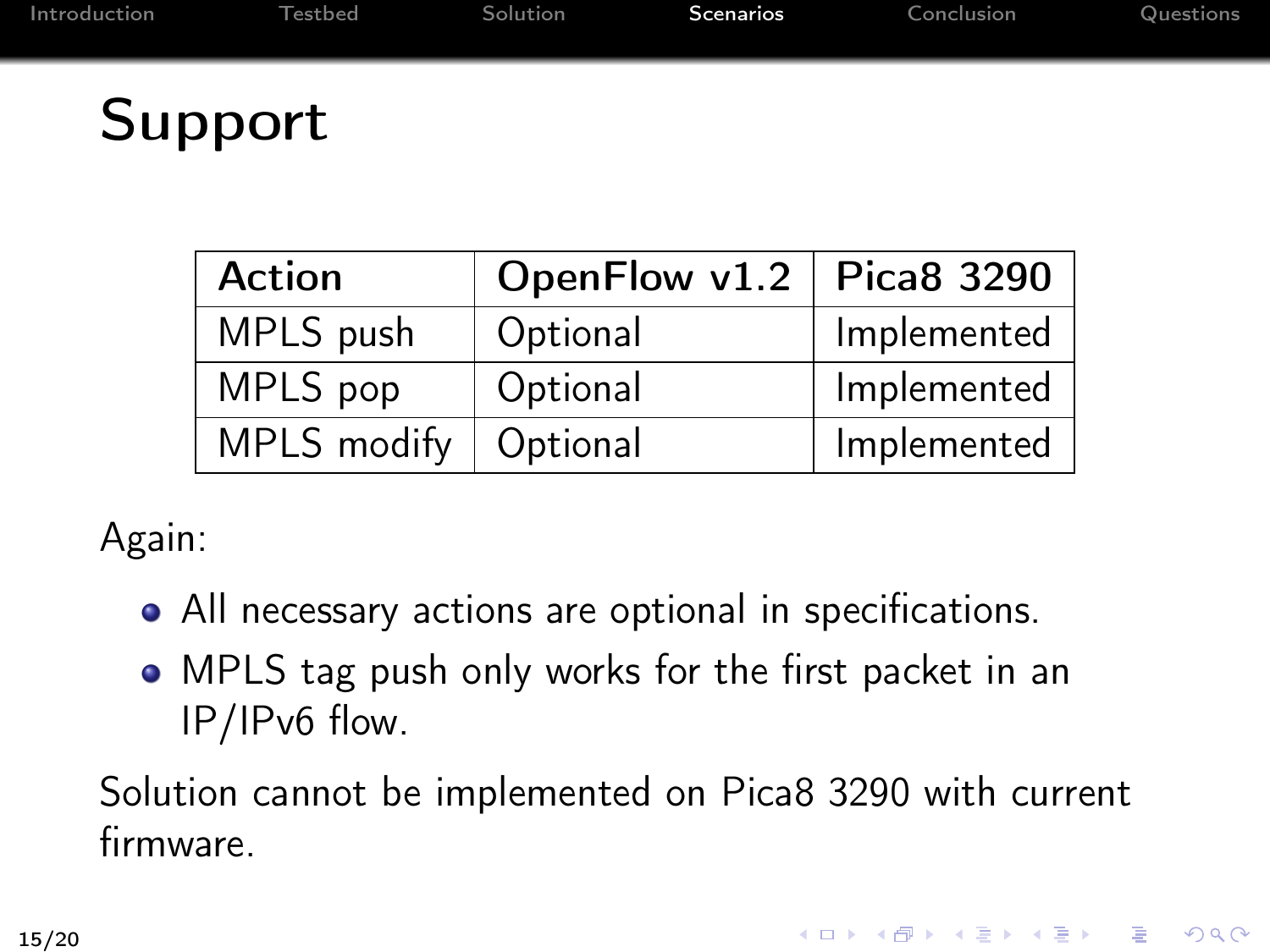| Introduction | <b>Testbed</b> | Solution | Scenarios | Conclusion | Questions |
|--------------|----------------|----------|-----------|------------|-----------|
|              |                |          |           |            |           |

# Scenario 3: IP Routed Network

Characteristics:

• No layer 2 path required between OpenFlow switches.

4 ロ X 4 日 X 4 ミ X 4 ミ X 3 = 3 4 0 4 0 4

• layer 2 and IP headers can be altered.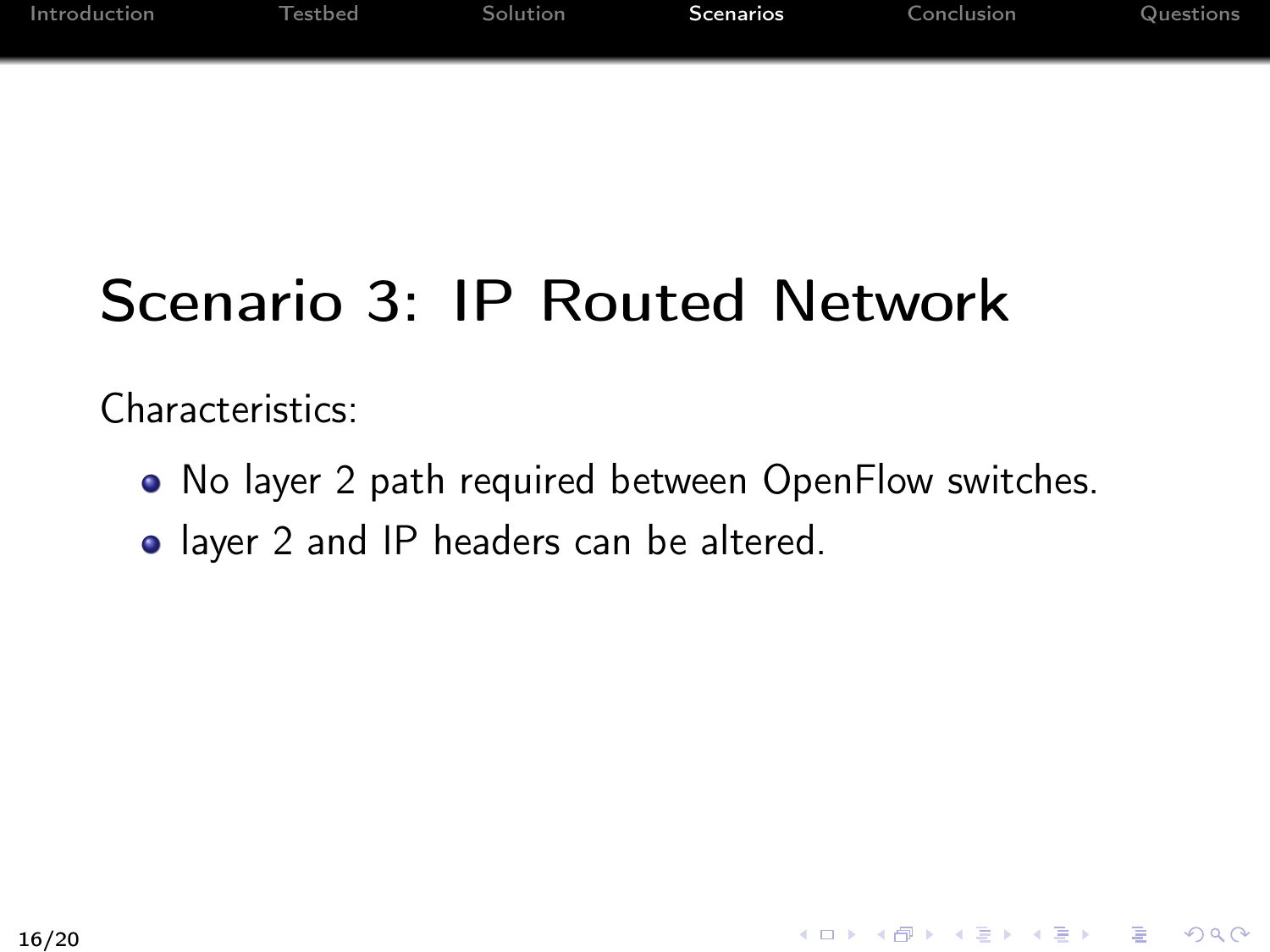# IP Routed Network (2)

Solution: Generic Routing Encapsulation (GRE).

- Set up GRE tunnel between both switches.
- Use GRE key field for lightpath ID and access token.

Drawbacks:

• Original ethernet header is stripped.

| Dest.<br><b>Address</b> | <b>Source</b><br><b>Address</b> | <b>Vpe</b><br>(0x800) |  | <b>GRE</b> | D | Data | FCS |
|-------------------------|---------------------------------|-----------------------|--|------------|---|------|-----|
|-------------------------|---------------------------------|-----------------------|--|------------|---|------|-----|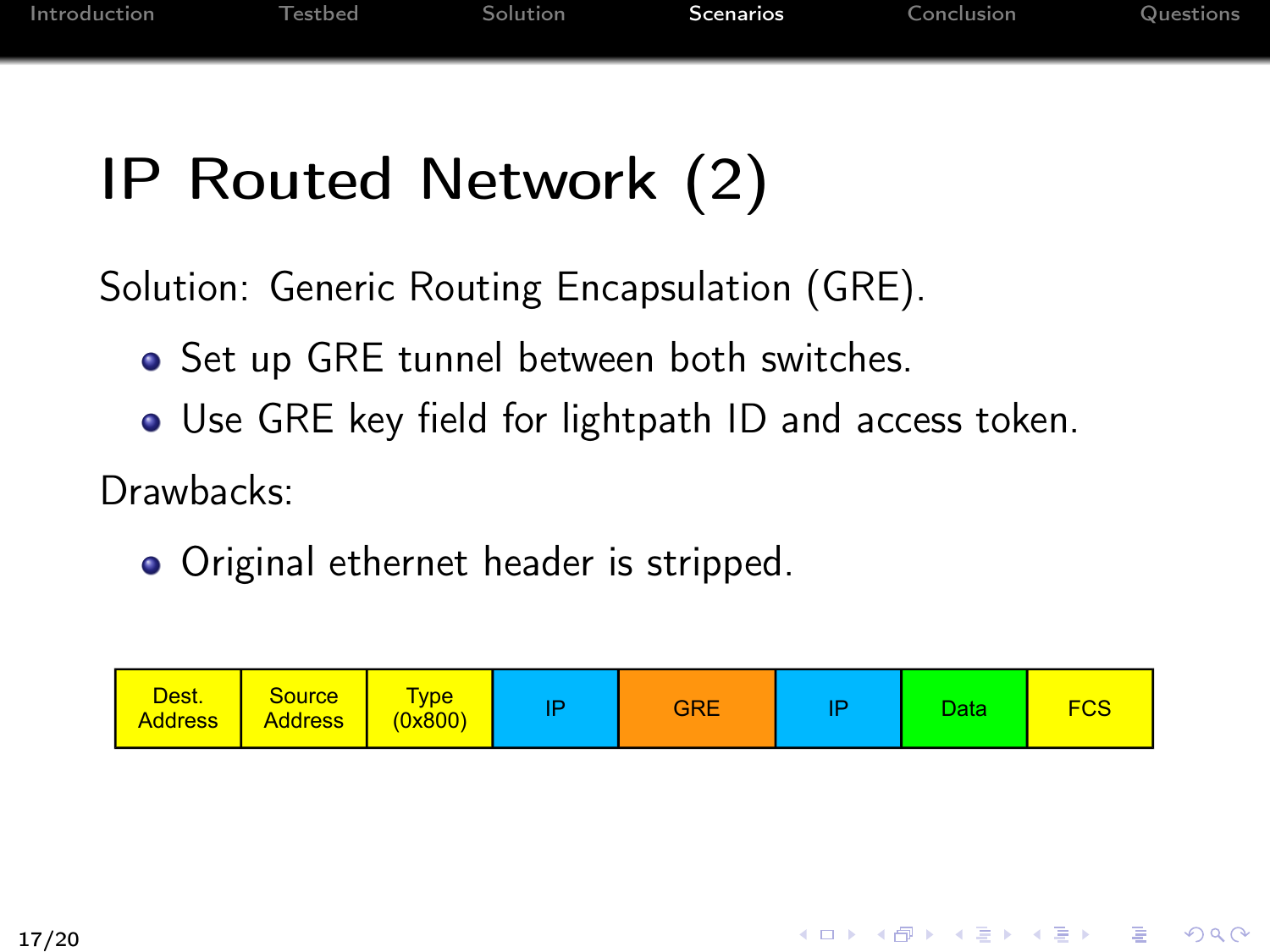| Introduction | <b>Testbed</b> | Solution | <b>Scenarios</b> | Conclusion | Questions |
|--------------|----------------|----------|------------------|------------|-----------|
|              |                |          |                  |            |           |
|              |                |          |                  |            |           |

# Support

OpenFlow v1.2 support:

- GRE is not included in OpenFlow specification.
- OpenFlow does allow 'logical ports' for tunnels.

K ロ > K 레 > K 플 > K 플 > - 플 - K 0 Q Q

Pica8 3290 support:

- GRE is supported.
- Only IP over GRE possible.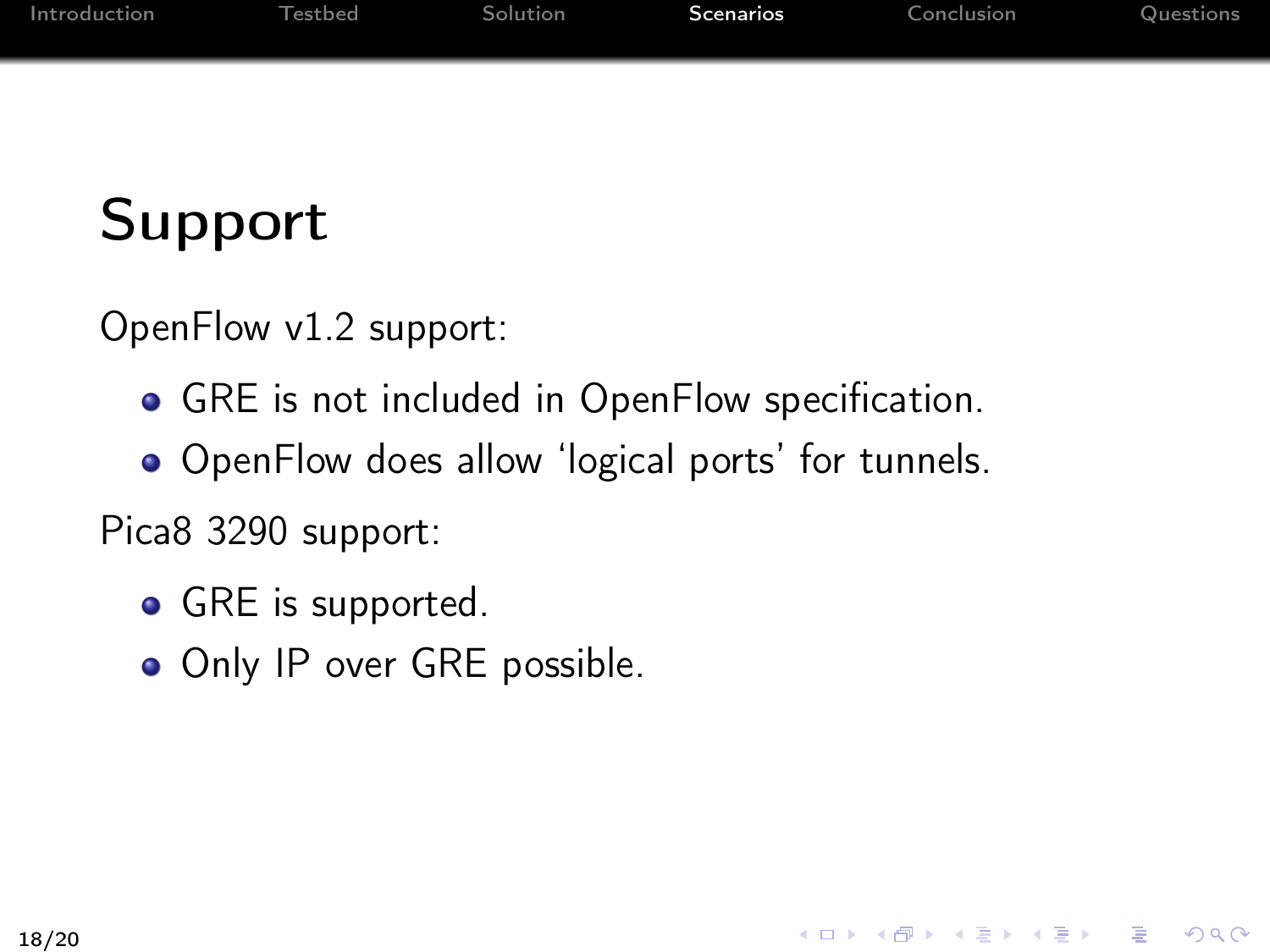| Introduction | Testbed | <b>Solution</b> | Scenarios | <b>Conclusion</b> | Questions |
|--------------|---------|-----------------|-----------|-------------------|-----------|
|              |         |                 |           |                   |           |
|              |         |                 |           |                   |           |

# Conclusion

- Multiple solutions to lightpath problem are possible.
	- MPLS
	- Q-in-Q
	- GRE
- OpenFlow (optionally) supports most of those.
- Implementation on Pica8 3290 not yet mature.

<span id="page-18-0"></span>4 ロ X 4 日 X 4 ミ X 4 ミ X 3 = 3 4 0 4 0 4